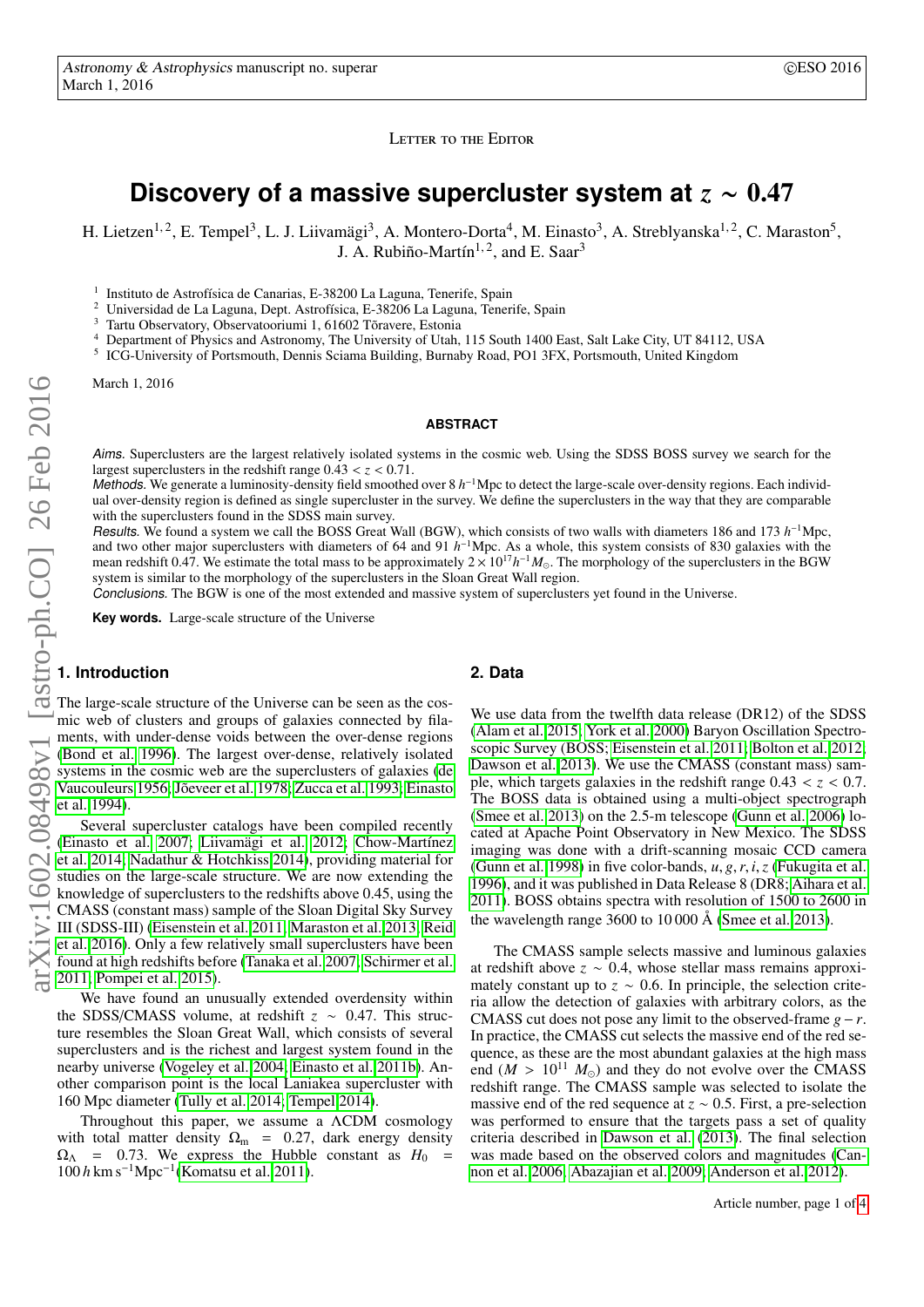

<span id="page-1-0"></span>Fig. 1. Number density (blue), luminosity density (red), and weighted luminosity density (green) of the CMASS galaxies as a function of distance. The densities are given in units of mean density. The orange region shows the discovered BGW region.

For a comparison to the low-redshift universe, we used the SDSS DR7 main sample superclusters from [Liivamägi et al.](#page-3-6) [\(2012\)](#page-3-6). This sample consists of 583 362 galaxies in a volume of  $1.32 \times 10^8 h^{-3}$  Mpc<sup>3</sup>, with mean number density  $4.4 \times 10^{-3} h^3$  Mpc<sup>-3</sup>. The comparison sample includes nearly 1000 su-10<sup>-3</sup> h<sup>3</sup>Mpc<sup>-3</sup>. The comparison sample includes nearly 1000 superclusters.

## **3. Methods**

We constructed a luminosity-density field to distinguish the superclusters from the lower-density regions following the same procedure that was used in [Liivamägi et al.](#page-3-6) [\(2012\)](#page-3-6). We weighted the luminosities of galaxies to set the mean density the same through the whole distance range, and then calculated the density field in a  $3 h^{-1}$ Mpc grid with an  $8 h^{-1}$ Mpc smoothing scale.

The number density and the luminosity density of the galaxies varies with distance as shown in Fig. [1.](#page-1-0) The weighting suppresses this variation, making the mean luminosity density remain constant with small random variation throughout the distance range from 1200 to 1800  $h^{-1}$ Mpc. We also trimmed the edges of the sample in the survey coordinates with the limits  $-50.0^{\circ} < \lambda < 51.5^{\circ}$ ,  $-34.5^{\circ} < \eta < 36.25^{\circ}$ , where  $\lambda$  and  $\eta$  are the SDSS survey coordinates. In the SDSS, the survey coordithe SDSS survey coordinates. In the SDSS, the survey coordinates form a spherical coordinate system, where  $(\eta, \lambda) = (0, 90)$ . corresponds to  $(R.A., Dec.) = (275., 0.), (\eta, \lambda) = (57.5, 0.)$  corresponds to  $(R.A., Dec.) = (0., 90.),$  and at  $(\eta, \lambda) = (0., 0.),$  $(R.A., Dec.) = (185., 32.5)$ . Volume of the luminosity-density field with these limits is  $2.62 \times 10^9 h^{-3}$ Mpc<sup>3</sup>, and it contains 480801 galaxies making the mean number density of galaxies 480801 galaxies, making the mean number density of galaxies  $1.8 \times 10^{-4} h^3 \text{Mpc}^{-3}$ .<br>In previous studi

In previous studies on the SDSS main sample, the threshold density of 5.0 times the mean density has often been used as the limit for superclusters (e.g. [Tempel et al. 2011;](#page-3-32) [Lietzen et al.](#page-3-33) [2012;](#page-3-33) [Einasto et al. 2014\)](#page-3-34). We use the main sample superclusters from [Liivamägi et al.](#page-3-6) [\(2012\)](#page-3-6) as a comparison to the superclusters in the CMASS sample. Figure [2](#page-1-1) shows the volume distribution for superclusters found with density thresholds of five, six, and seven mean densities compared to the SDSS main sample in DR7 with density threshold of five times the mean density. The

Article number, page 2 of [4](#page-0-0)



<span id="page-1-1"></span>Fig. 2. Distribution of supercluster volumes. For comparison, the distribution of the SDSS DR7 main sample is shown with the black curve. The CMASS supercluster volume distribution is shown for three density thresholds (in units of mean density):  $D > 5$  (red),  $D > 6$  (green), and  $D > 7$  (blue).

volume was calculated as the number of grid cells multiplied by the volume of one cell. Since the grid size in the CMASS density field is  $3 h^{-1}$  $3 h^{-1}$  $3 h^{-1}$ Mpc, the volume of a grid cell is  $27 (h^{-1}$ Mpc)<sup>3</sup>.<sup>1</sup> The distributions of supercluster volumes with these three thresholds are close to that of the main sample superclusters, suggesting that the density limit to determine superclusters should be around these density levels.

## **4. Results**

The largest structure that we found with the density threshold  $D > 5$  mean densities, has a diameter of 271 *h*<sup>-1</sup>Mpc and a vol-<br>ume of  $2.4 \times 10^5 (h^{-1}$ Mpc)<sup>3</sup> and contains 830 galaxies. The richume of  $2.4 \times 10^5 (h^{-1}$ Mpc)<sup>3</sup>, and contains 830 galaxies. The rich-<br>ness difference to the other structures is significant as the secness difference to the other structures is significant, as the second richest one contains only 390 galaxies. The structure of the largest system is more complex than the structure of the SDSS main sample superclusters, containing several separate cores. This suggests that structures found with this density threshold are not individual superclusters, but systems of several separate superclusters. This system can be seen comparable to the Sloan Great Wall, which is also a system of several superclusters [\(Einasto et al. 2011b\)](#page-3-16).

When we increase the density threshold, the unusually large overdensity found with  $D > 5$  level breaks in several parts. With the density level  $D > 6$  mean densities, the individual superclusters can be distinguished from each others. The structure is shown in sky coordinates in Fig. [3,](#page-2-0) with the galaxies in the four largest superclusters shown with filled symbols, and other galaxies belonging to the  $D > 5$  overdensity shown with crosses. The most prominent feature of the structure are two walls with diameters 186  $h^{-1}$ Mpc (supercluster A in Fig. [3\)](#page-2-0) and 173  $h^{-1}$ Mpc (supercluster B in Fig. [3\)](#page-2-0). Again, these are the two largest superclusters in the whole sample by diameter. In addition, there are two moderately large superclusters (marked as C and D in Fig. [3\)](#page-2-0) with diameters 64 and 91 *h*<sup>-1</sup>Mpc and a few small superclusters with less than 15 galaxies within this structure.

<span id="page-1-2"></span><sup>&</sup>lt;sup>1</sup> The grid size of the main SDSS sample field is 1 *h*<sup>-1</sup>Mpc. Since we smooth the density field in both, SDSS and CMASS, samples with an  $8 h^{-1}$ Mpc kernel, the grid size of  $3 h^{-1}$ Mpc is equally comparable with grid size of  $1 h^{-1}$ Mpc.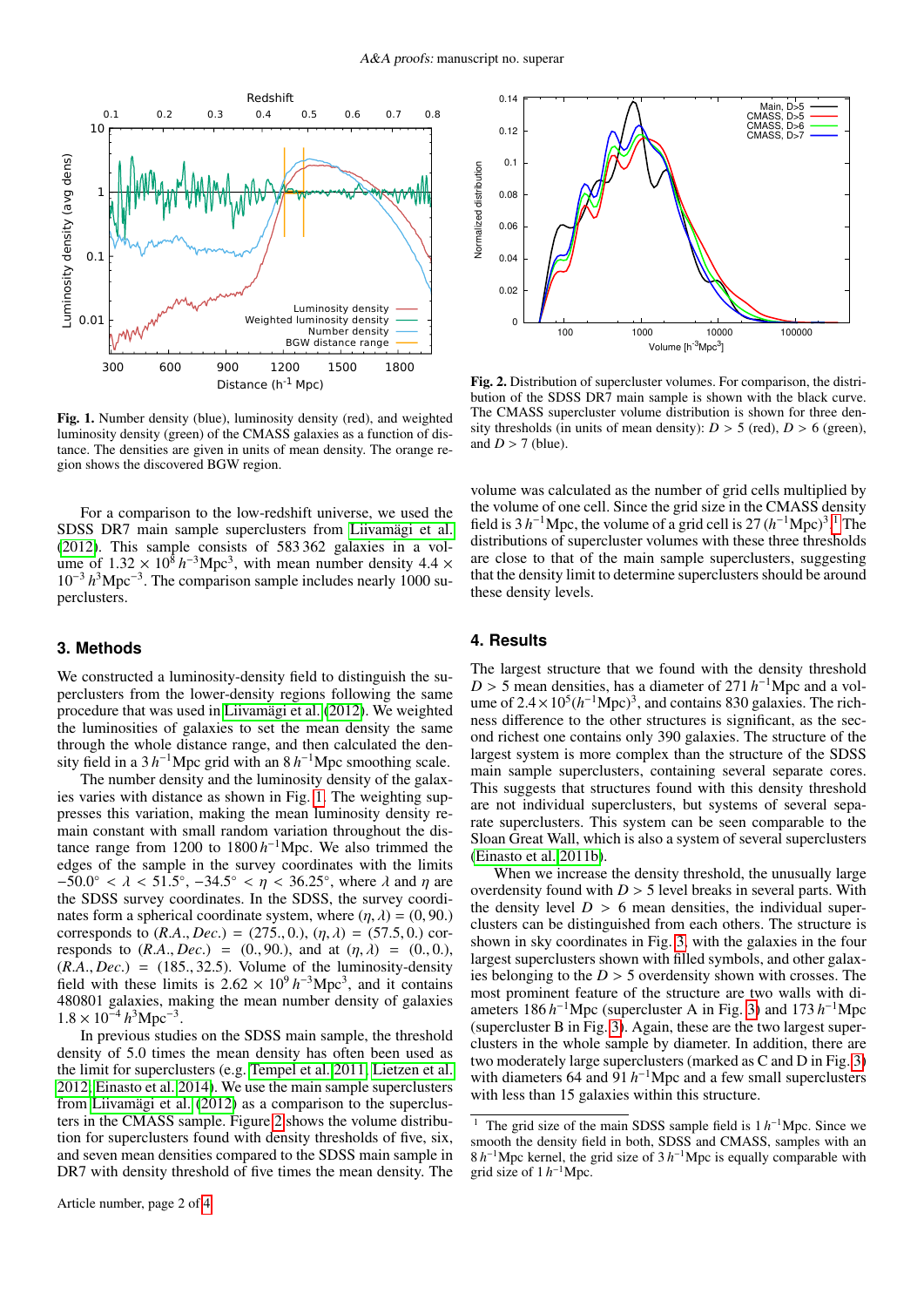

<span id="page-2-0"></span>Fig. 3. Galaxies in the BOSS Great Wall (BGW) in sky coordinates. The color scale shows the local environmental density in terms of mean densities for each galaxy. The different symbols refer to galaxies in the four largest superclusters in the system determined with the density threshold  $D > 6$ .

We analysed the shapes of the two richest superclusters A and B using the shape parameter K which is defined with Minkowski functionals (see [Einasto et al. 2011a,](#page-3-35) for details). This is the ratio of two parameters, planarity and filamentarity, which both may change from 0 to 1 (from a sphere to a plane or to a line). So, the smaller the parameter, the more elongated a system is. The superclusters A and B are very elongated, with the shape parameter values 0:17 and 0:19. For a comparison, the richest supercluster in the Sloan Great Wall has the shape parameter  $K = 0:27$ , and is therefore less elongated than the two richest superclusters in the BGW.

We will hereafter call this system the BOSS Great Wall (BGW). In Fig [4](#page-2-1) the supercluster galaxies are shown in the threedimensional Cartesian coordinates which were defined as

$$
x = -d\sin\lambda\tag{1}
$$

$$
y = d\cos\lambda\cos\eta
$$
 (2)

$$
z = d\cos\lambda\sin\eta,\tag{3}
$$

where *d* is the distance of the galaxy and  $\eta$  and  $\lambda$  are the SDSS angular coordinates. The basic information about the two walls and the two companion superclusters is given in Table [1.](#page-3-36) At <http://www.aai.ee/~maret/BOSSWalls.html> we present an interactive 3D model showing the distribution of galaxies in the BOSS Great Wall.

#### 4.1. Total mass of the BGW superclusters

We used stellar masses to estimate a minimum mass for the BGW and its member superclusters. BOSS stellar masses are obtained from the Portsmouth galaxy product [\(Maraston et al.](#page-3-10) [2013\)](#page-3-10), which is based on the stellar population models of [Maras](#page-3-37)[ton](#page-3-37) [\(2005\)](#page-3-37) and [Maraston et al.](#page-3-38) [\(2009\)](#page-3-38). The Portsmouth product uses an adaptation of the publicly-available Hyper-Z code [\(Bol](#page-3-39)[zonella et al. 2000\)](#page-3-39) to perform a best-fit to the observed *ugriz* magnitudes of BOSS galaxies, with the spectroscopic redshift



<span id="page-2-1"></span>Fig. 4. Galaxies in the BGW superclusters in Cartesian coordinates. Different colors show the individual superclusters in the BGW system.

determined by the BOSS pipeline. The stellar masses that we use in this work were computed assuming a Kroupa initial mass function.

Stellar masses of galaxies in superclusters are typically higher than at low densities [\(Einasto et al. 2014\)](#page-3-34). Similarly, in the BGW system, the stellar masses of galaxies in the two walls are higher than the stellar masses in a control sample of galaxies with the local density level  $D < 2$  times the mean density, with median values  $9.1 \times 10^{10}$  for supercluster A  $8.3 \times 10^{10}$  for supermedian values  $9.1 \times 10^{10}$  for supercluster A,  $8.3 \times 10^{10}$  for super-<br>cluster B and 6.9  $\times$  10<sup>10</sup> for the low-density galaxies. According cluster B, and  $6.9 \times 10^{10}$  for the low-density galaxies. According to the Kolmogorov-Smirnov (KS) test, both walls have a stellar mass distribution that differs from the low-density galaxies to very high level of significance: *p*-values are less than 10<sup>−</sup><sup>10</sup> . For the difference between the two walls the KS test gives the *p*value of 0.0329, which means that the stellar mass distributions are different with the significance level of 5 %.

We estimate a lower limit for the mass of the walls using the stellar mass *M*<sup>∗</sup> to halo mass *M*halo relation as given by [Moster et al.](#page-3-40) [\(2010\)](#page-3-40), assuming that all galaxies in the CMASS sample are central galaxies of a halo. According to [Maraston](#page-3-10) [et al.](#page-3-10) [\(2013\)](#page-3-10), the sample is roughly complete at stellar masses above  $10^{11.3}h^{-1}M_{\odot}$  in our redshift range (see also [Leauthaud](#page-3-41) [et al. 2015\)](#page-3-41). The sample therefore misses the halos hosting only low-mass galaxies due to the data selection. We correct for this incompleteness by scaling the SDSS main sample of galaxies as a comparison. For this we used the magnitude-limited galaxy and friend-of-friend (FoF) group catalog by [Tempel et al.](#page-3-42) [\(2014\)](#page-3-42) in the distance bin from 180 to  $270 h^{-1}$ Mpc. In this sample, the ratio between stellar mass in BOSS-like sample of galaxies with  $\log(M_*/h^{-1}M_{\odot}) > 11.3$  and the most luminous galax-<br>ies of the FoF groups in superclusters is 0.082. Correcting the ies of the FoF groups in superclusters is 0.082. Correcting the mass in the BGW superclusters with this ratio, we get masses  $5.9 \times 10^{16} h^{-1} M_{\odot}$  for supercluster A,  $4.4 \times 10^{16} h^{-1} M_{\odot}$  for super-<br>cluster B and  $1.6 \times 10^{17} h^{-1} M_{\odot}$  for the whole system cluster B, and  $1.6 \times 10^{17} h^{-1} M_{\odot}$  for the whole system.<br>Another way to estimate the total mass of the sui

Another way to estimate the total mass of the superclusters is to use the critical density of the Universe  $\rho_c$ . We assumed that mass density correlates with luminosity density, and calculated the mass of each grid cell belonging to the superclusters as  $M =$